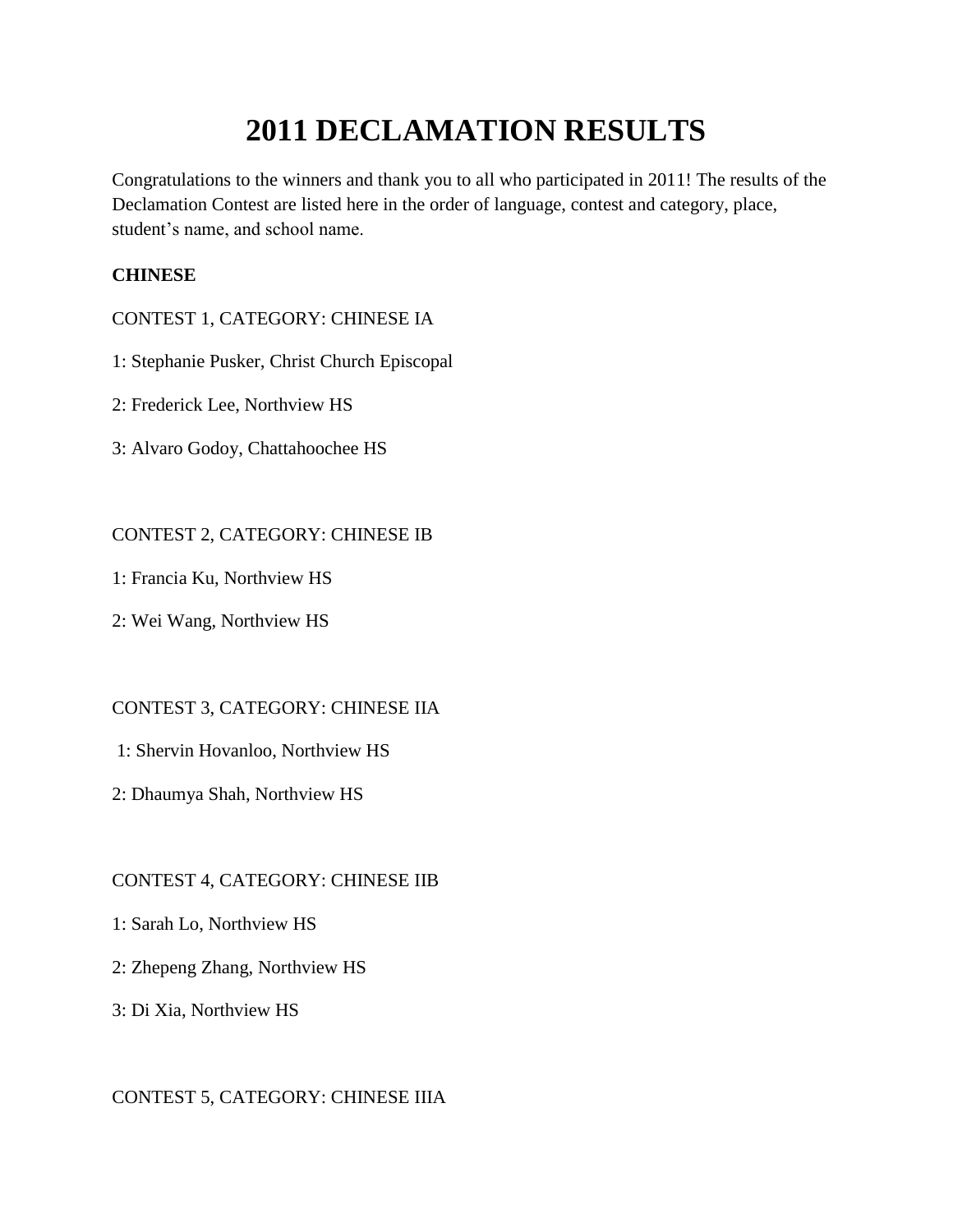1: Gaeun Wie, Northview HS

2: Eric Smith, Northview HS

3: HaYong Baek, Northview HS

## CONTEST 6, CATEGORY: CHINESE IIIB

3: Joy Zhang, Chattahoochee HS

## CONTEST 7, CATEGORY: CHINESE IVA

2: Daniel Kim, Northview HS

## CONTEST 8, CATEGORY: CHINESE IV-NATIVE

- 1: Yijie Zhang, Northview HS
- 2: Jiahua Gian, Mauldin HS

3: Jianyun Liv

## **FRENCH**

## CONTEST 1, CATEGORY: FRENCH IA-1

- 1: Olivia Haas, McIntosh HS
- 2: DeGroot Annefloor, Starr's Mill HS
- 3: Alahni Becks, AR Johnson Magnet

## CONTEST 2, CATEGORY: FRENCH IIA-3

1: Marguerite Murrell, McIntosh HS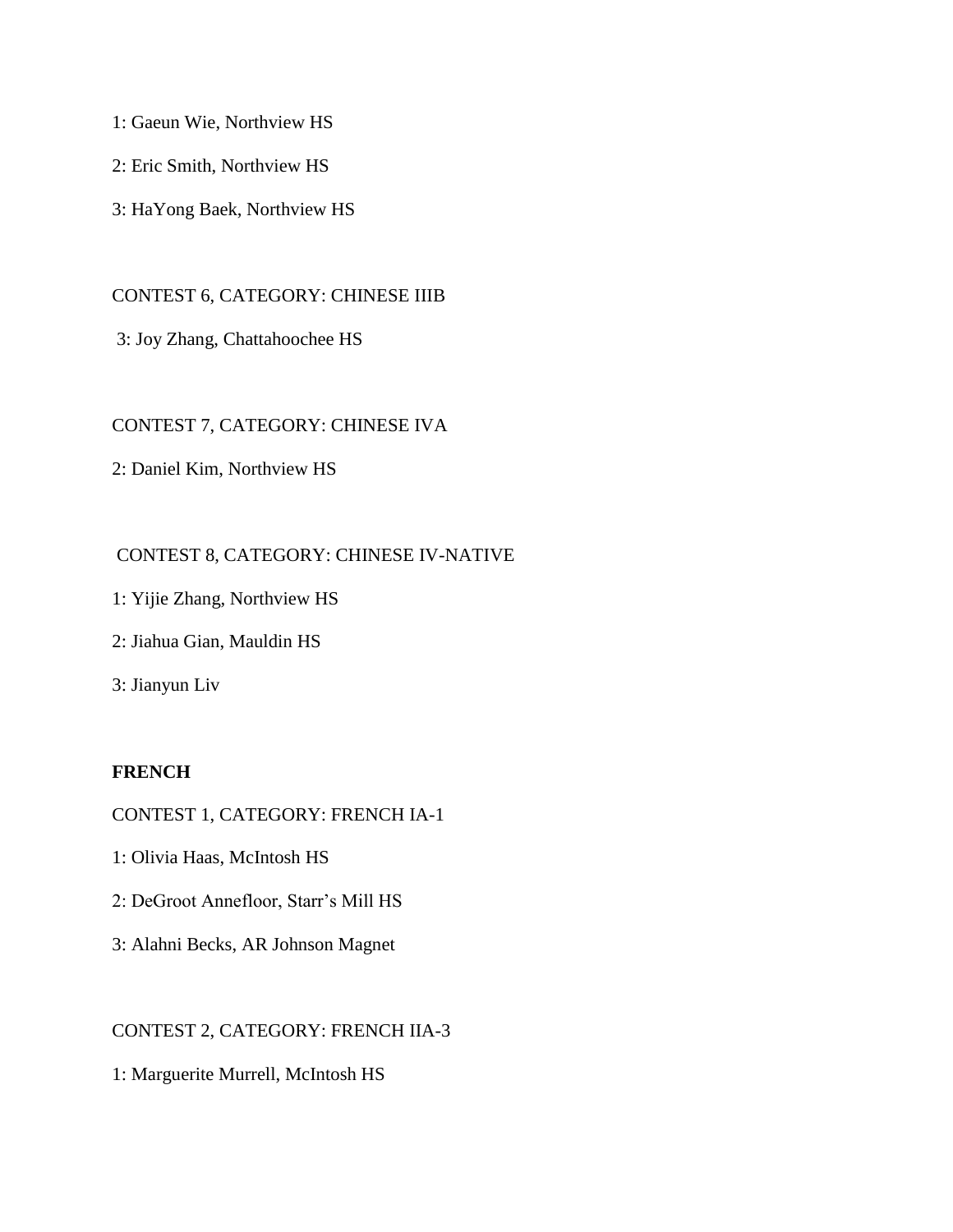- 2: Zeandre Wilson, James Island Charter
- 3: Mouni Amrous, Fayette County HS

#### CONTEST 3, CATEGORY: FRENCH IIIA-4

- 1: Rachel Joung, Northview HS
- 2: Ashley Ramsey, Spring Valley HS
- 3: Elizabeth Vitetta, James Island Charter

#### CONTEST 4, CATEGORY: FRENCH IVB-1

- 1: Megan Le Corre, Starr's Mill HS
- 2: Bernadette Wersinger, St. Joseph's Catholic
- 3: Biola Brinson, McIntosh HS

## CONTEST 1, CATEGORY: FRENCH IA-2

- 1: Vanessa Sims, McIntosh HS
- 2: Anita Lee, Fayette County HS
- 3: Natasha Kolpatzik, Christ Chruch Episcopal

#### CONTEST 2, CATEGORY: FRENCH IB

1: Jared Brown, AR Johnson Magnet

## CONTEST 3, CATEGORY: FRENCH IIIA-1

1: Mattou Mokri, McIntosh HS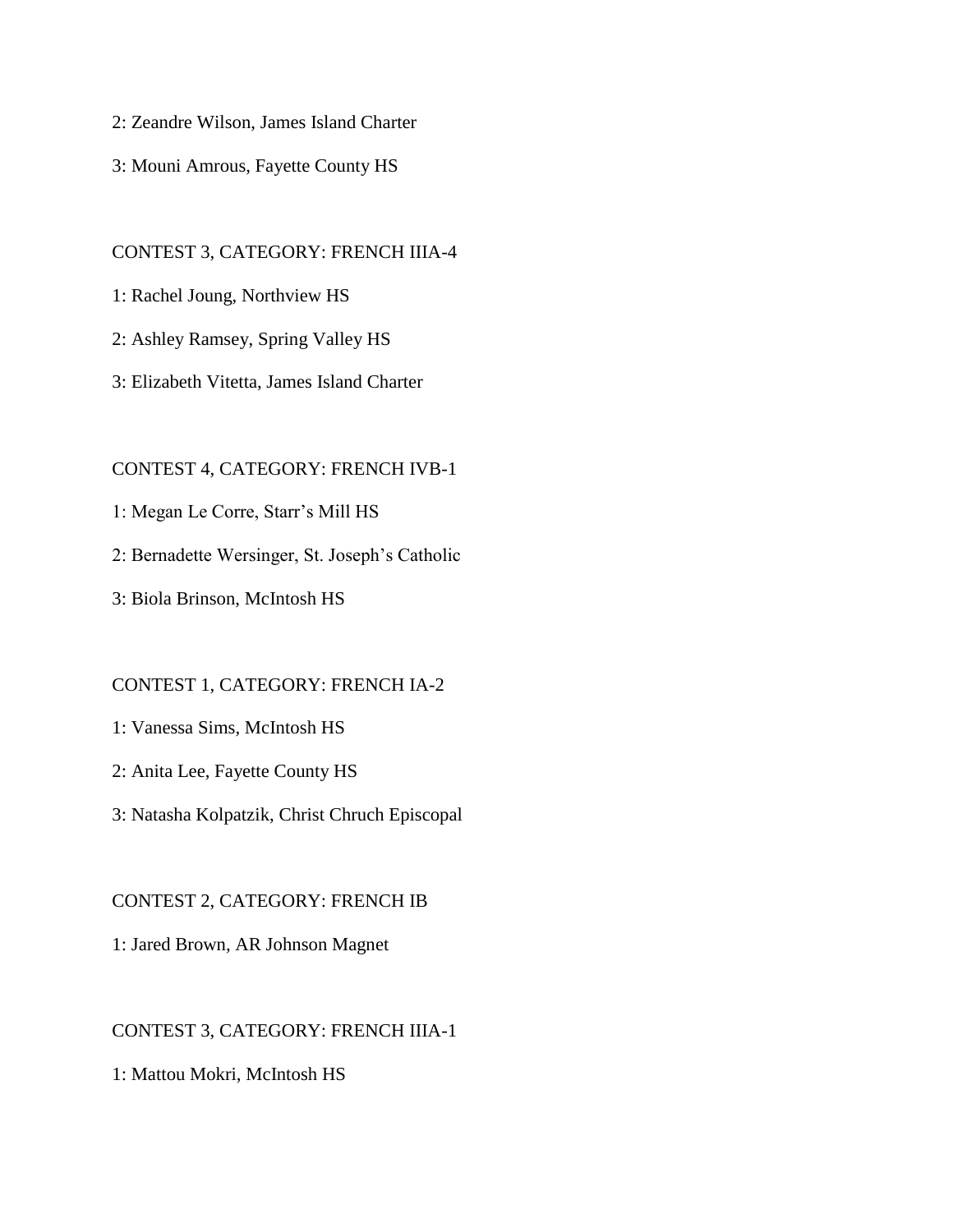2: Philip Richardson, Spring Valley HS

3: Glory Pi, Mauldin HS

## CONTEST 4, CATEGORY FRENCH IVA-1

1: Noah Liebman, DW Daniel HS

2: Abigail Ray, Starr's Mill HS

3: Ashleigh Lester, Whitewater HS

## CONTEST 5, CATEGORY: FRENCH IV-NATIVE

## NO PLACES AWARDED

## CONTEST 1, CATEGORY: FRENCH IIA-1

1: Morgan Caola, Starr's Mill HS

2: Mamie Smith, McIntosh HS

3: Clair Kain, Eastside HS

## CONTEST 2, CATEGORY: FRENCH IIIA-2

- 1: Ethan Gallagher, Starr's Mill HS
- 2: Sarah Cooke, SC Governor's School
- 3: Justin Peterson-Overton, James Island Charter

## CONTEST 3, CATEGORY: FRENCH IIIB

2: Glennetta Burrell, SC Governor's School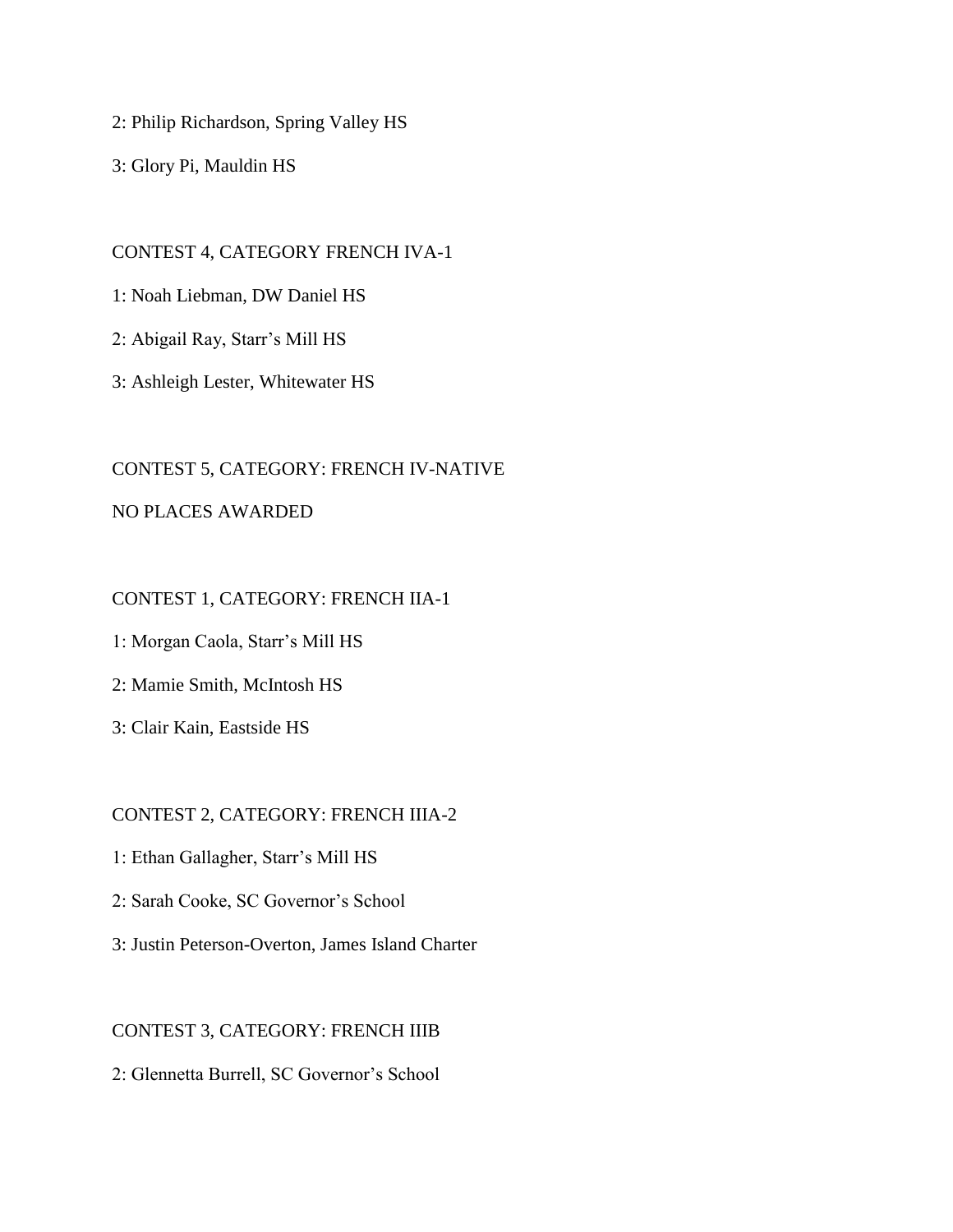3: Grace Odell, SC Governor's School

CONTEST 4, CATEGORY: FRENCH IVA-2 1: Genevieve Aucoin, Northview HS 2: Kaili Tsao, SC Governor's School 3: Samira Issa-Boube, Fayette County HS

#### CONTEST 1, CATEGORY: FRENCH IIA-2

- 1: Jose Leon, McIntosh HS
- 2: Zachary Daily, Starr's Mill HS
- 3: Spenser Thompson, McIntosh HS

### CONTEST 2, CATEGORY: FRENCH IIB

- 1: Noelle Warfford, Mauldin HS
- 2: Ashley Marler, Spring Valley HS

## CONTEST 3, CATEGORY: FRENCH IIIA-3

- 1: Erin McCord, Starr's Mill HS
- 2: Julia Bach, Northview HS
- 3: Subira Jean-Simon, Fayette County HS

## CONTEST 4, CATEGORY: FRENCH IVA-3

1: Christine Bishop, McIntosh HS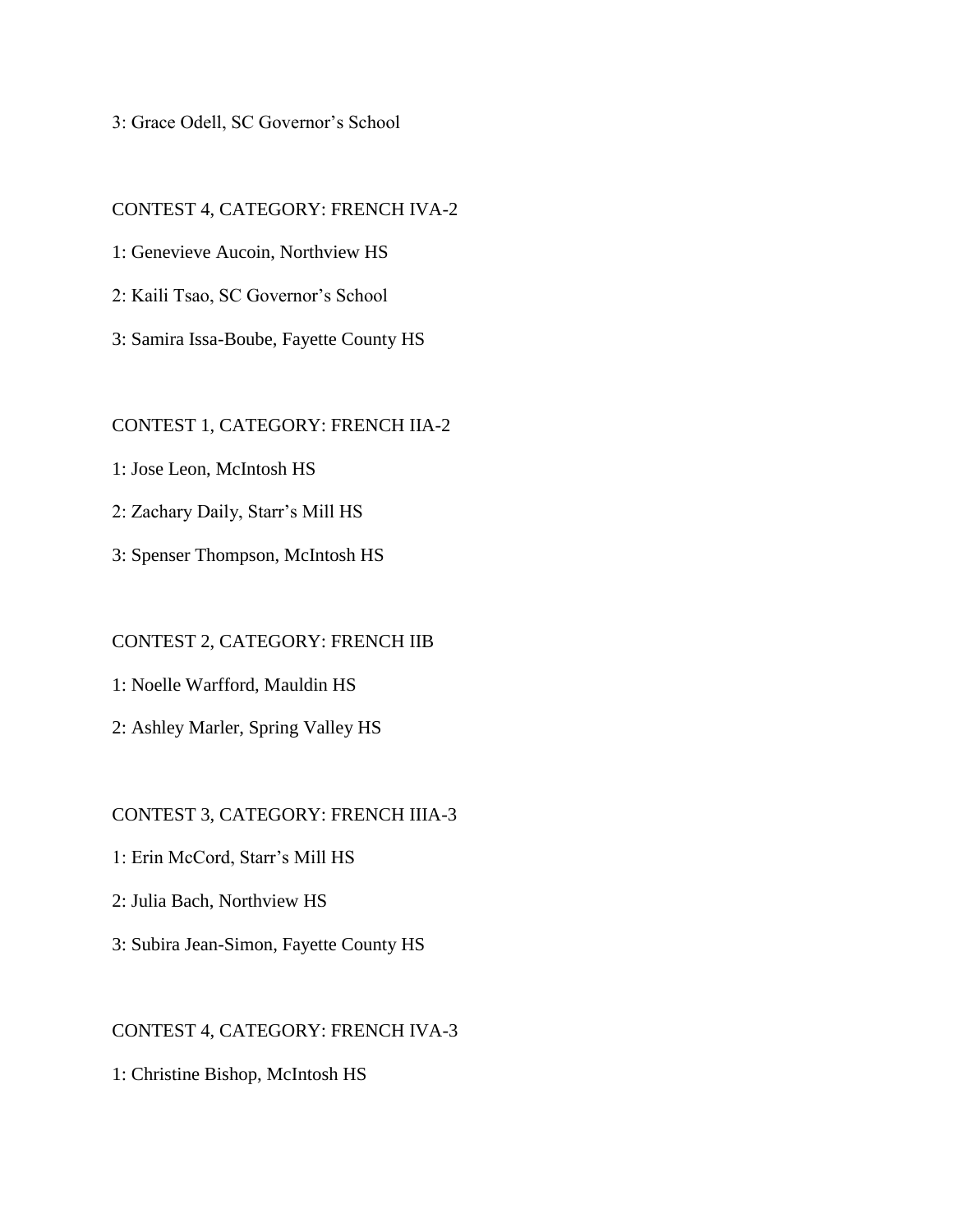- 2: Mattea Koon, Christ Church Episcopal
- 3: Kendra Little, Northview HS

## **GERMAN**

#### CONTEST 1, CATEGORY: GERMAN IA

- 1: Steven Chiou, Northview HS
- 2: Maggie Barrow, Sandy Creek HS
- 3: Tanner Cavanaugh, Starr's Mill HS

#### CONTEST 2, CATEGORY: GERMAN IIB

- 1: Brenna Hansen, Starr's Mill HS
- 3: Armend Kaleshi, Sandy Creek HS

## CONTEST 3, CATEGORY: GERMAN IIIB

1: Paul Hughes, DW Daniel HS

## CONTEST 4, CATEGORY: GERMAN IVA

- 1: Jamie Gillespie, DW Daniel HS
- 2: Margaret Wang, Christ Church Episcopal
- 3: Nelson Rice, DW Daniel HS

## CONTEST 1, CATEGORY: GERMAN IB

1: Lauren Nash, Sandy Creek HS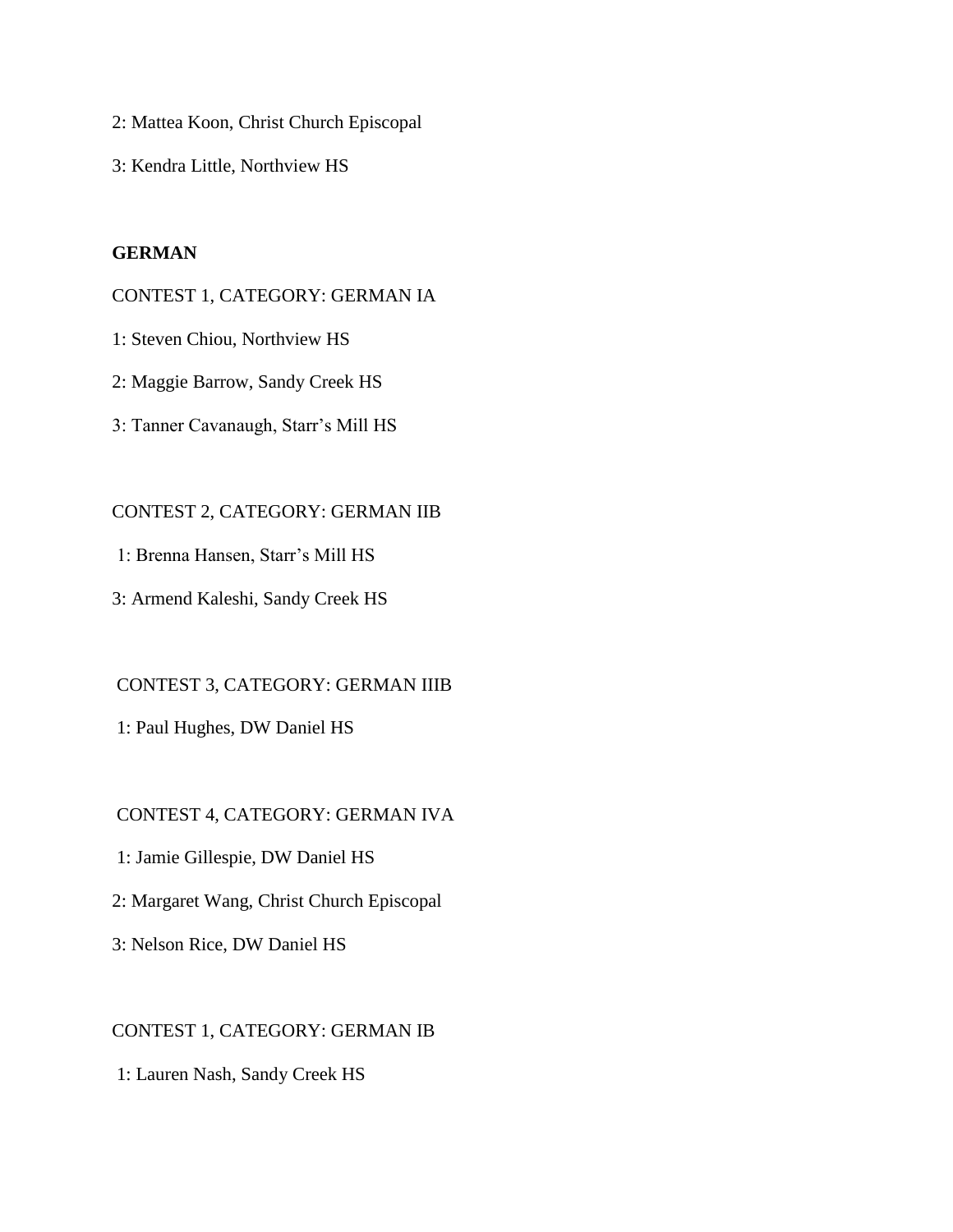## CONTEST 2, CATEGORY: GERMAN IIA

- 1: Anne Rentz, Starr's Mill HS
- 2: Evelyn Coen, Whitewater HS
- 3: Andrew Barrow, Sandy Creek HS

#### CONTEST 3, CATEGORY: GERMAN IIIA

- 1: Rebecca Kurfess, DW Daniel HS
- 2: Iain Espey, DW Daniel HS
- 3: Aniqa Chowdhury, DW Daniel HS

## CONTEST 4, CATEGORY: GERMAN IVB

- 2: Analise Nelson, Starr's Mill HS
- 3: Robert Bacon, Starr's Mill HS

## CONTEST 5, CATEGORY: GERMAN IV-NATIVE

## NO PLACES AWARDED

# **ITALIAN**

CONTEST 2, CATEGORY: ITALIAN IA

1: Morgan Anderson, James Island Charter

# CONTEST 3, CATEGORY: ITALIAN IIA

NO PLACES AWARDED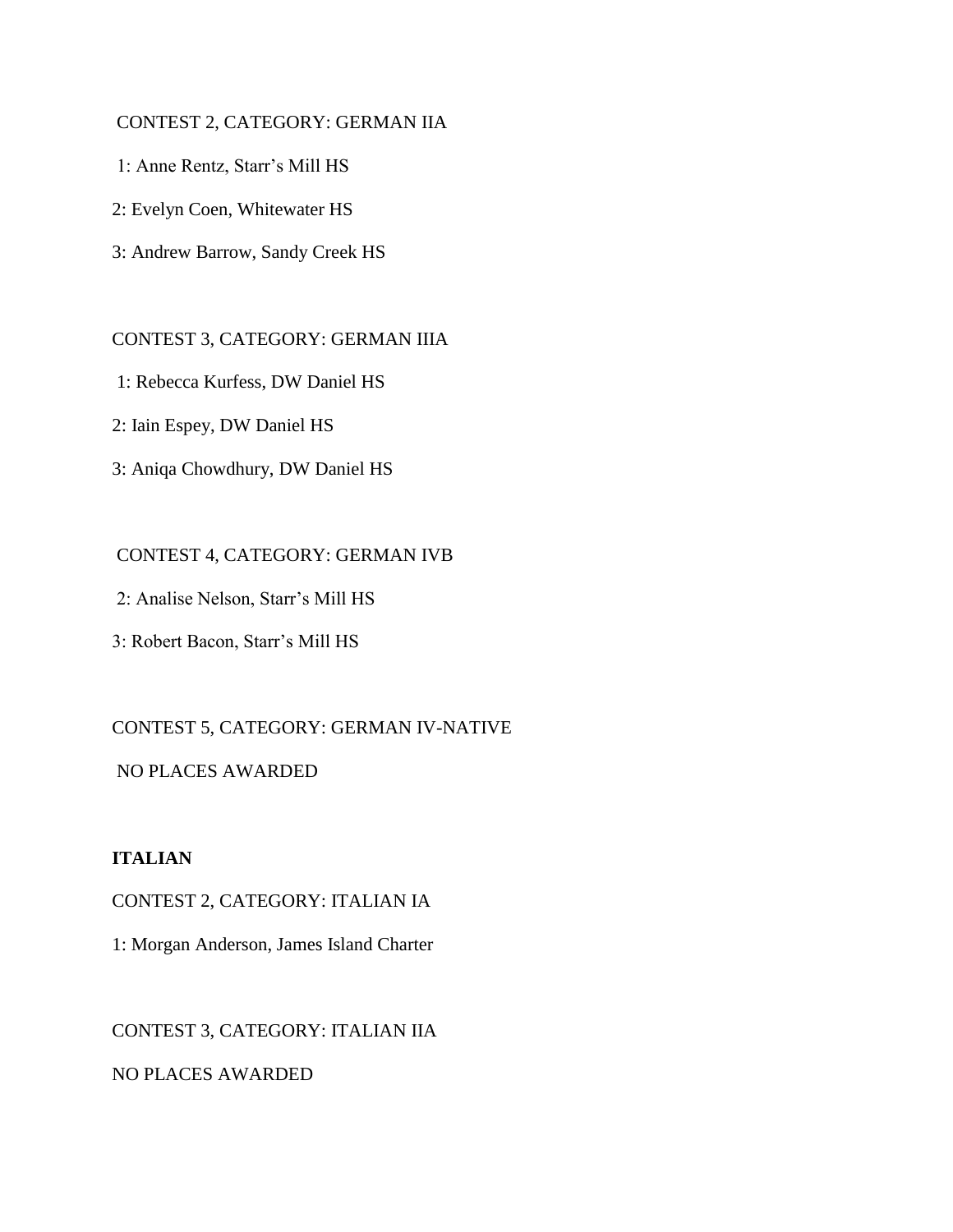## CONTEST 4, CATEGORY: ITALIAN IIIA

## NO PLACES AWARDED

## **JAPANESE**

CONTEST 1, CATEGORY: JAPANESE IV-NATIVE

1: Rina Setsuda, Riverside HS

- 2: Ray Nii, Mauldin HS
- 3: Shunsuke Sato, Riverside HS

## **LATIN**

#### CONTEST 1, CATEGORY: LATIN I-1

- 1: Alexis Kiser, Blythewood HS
- 2: Kaylee Lloyd, McIntosh HS
- 3: Marianna Hagler, Davidson Fine Arts Magnet

## CONTEST 2, CATEGORY: LATIN I-2

1: Emma Webb

- 2: Summer York, Spring Valley HS
- 3: Cara Cook, McIntosh HS

## CONTEST 3, CATEGORY: LATIN II

- 1: Madison Pobis, Spring Valley HS
- 2: Jordan McCormack, Spring Valley HS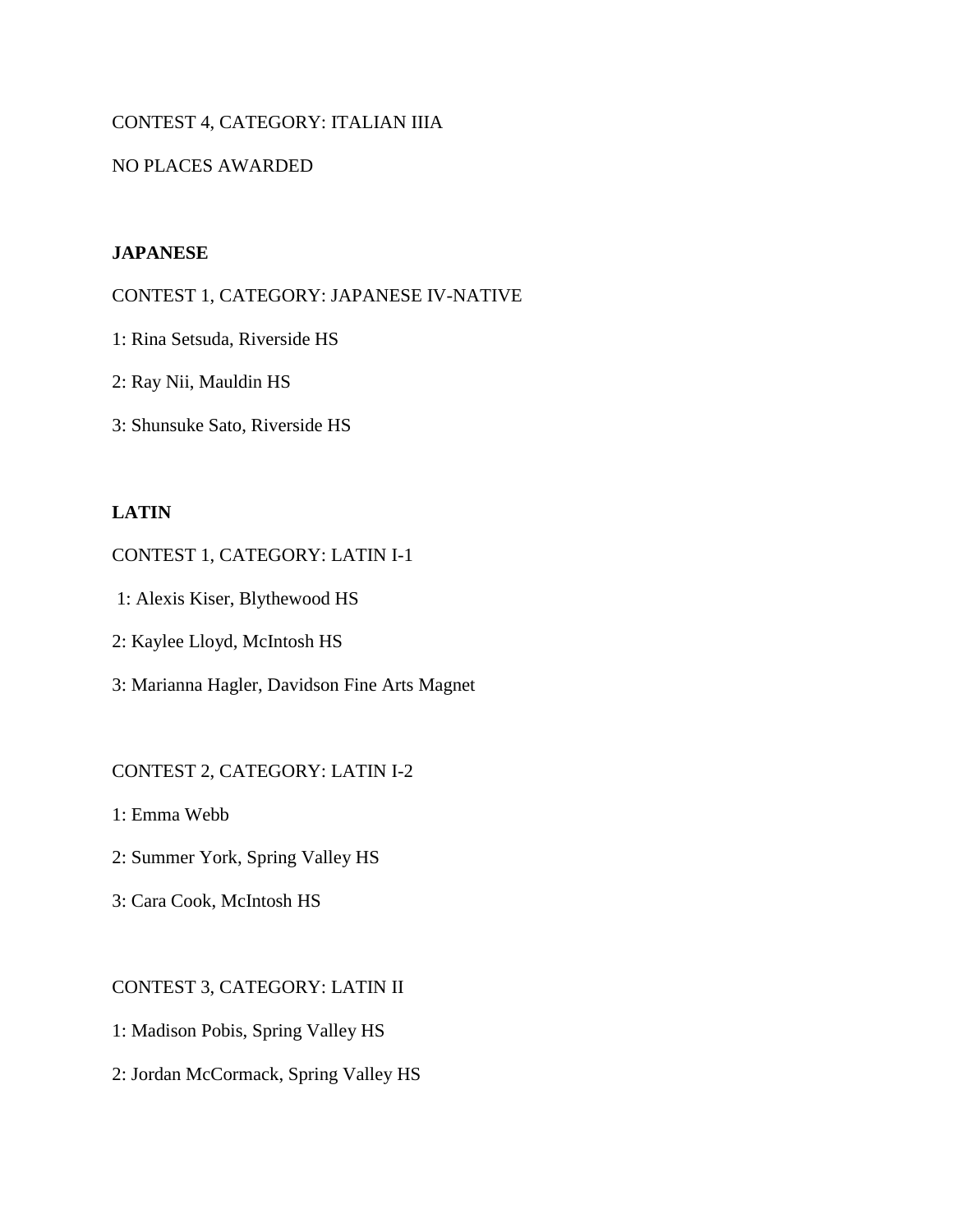3: Nina Burris

#### CONTEST 4, CATEGORY: LATIN III

- 1: Grant Kilgore, Blythewood HS
- 2: Diego Cuestas, McIntosh HS
- 3: Shannon Young, Davidson Fine Arts Magnet

## CONTEST 5, CATEGORY: LATIN IV

- 1: Erika Arvay, Spring Valley HS
- 2: Sharika Rao, Spring Valley HS

#### **SPANISH**

#### CONTEST 1, CATEGORY: SPANISH IA-1

- 1: Phillip Muller, St. Paul the Apostle Catholic
- 2: D'Wayne Copper, Starr's Mill High
- 3: Ryan Reid, Whitewater High

## CONTEST 2, CATEGORY: SPANISH IIA-3

- 1: Nandita Koromveliger,
- 2: Victoria Vaisvil, Whitewater High
- 3: Rachel Kafka, Whitewater High

## CONTEST 3, CATEGORY: SPANISH IVA-1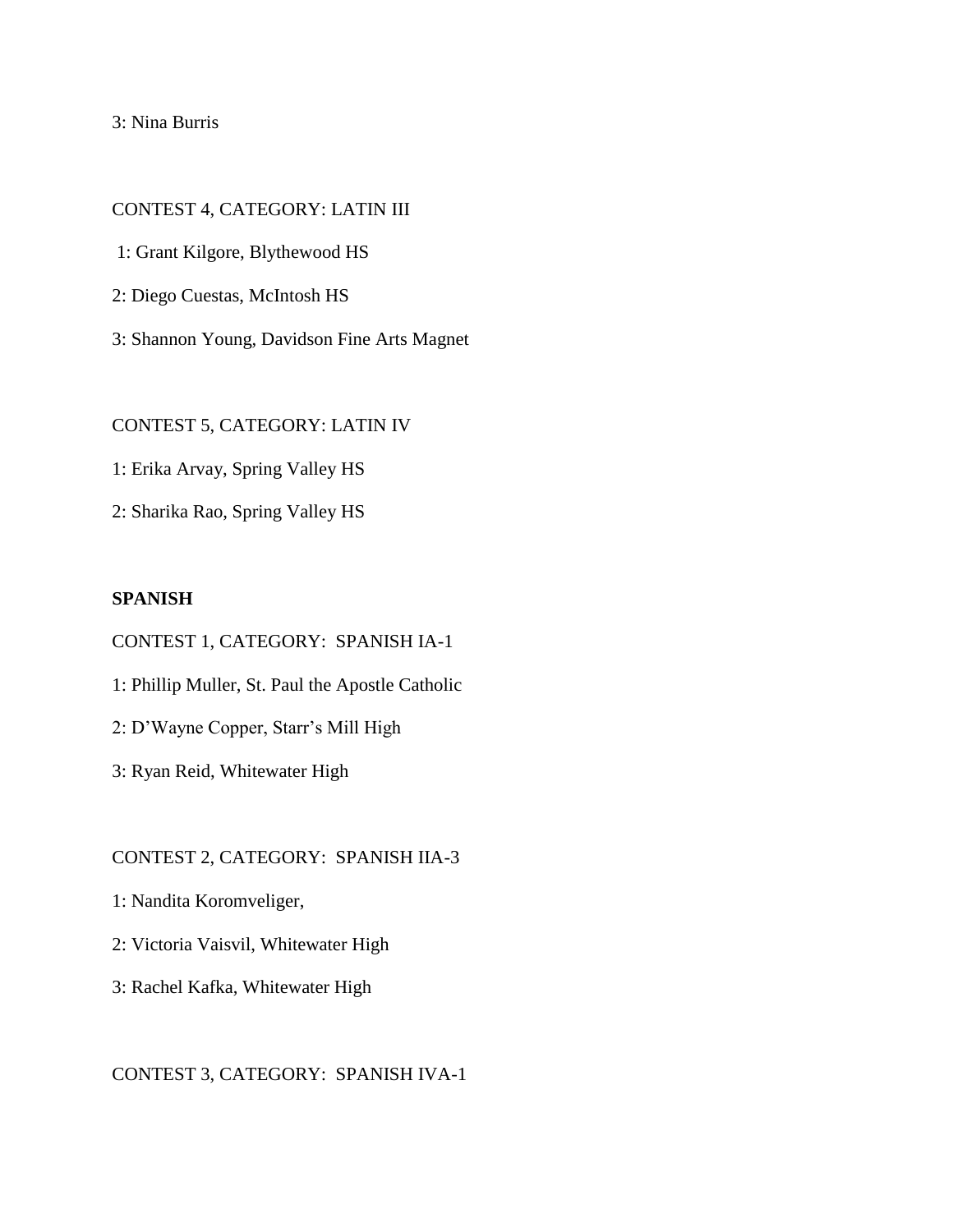- 1: Anthony DeSantis, SC Governor's School
- 2: Veronika Rzucidlo, Cedar Shoals High
- 3: Audrey Noonan, Mauldin High

#### CONTEST 4, CATEGORY: SPANISH IA-2

- 1: Lindsey Wilcox, Davidson Fine Arts Magnet
- 2: Alessia Bertoldo, Christ Church Episcopal
- 3: Maud DeGroot, Starr's Mill High

#### CONTEST 5, CATEGORY: SPANISH IIIA-1

- 1: Shawna Lehman, Starr's Mill High
- 2: Christine McAreavey, Northview High
- 3: Aria Thiessen, Oconee County High

## CONTEST 1, CATEGORY: SPANISH IVA-2

- 1: Vidisha Holsambre, Northview High
- 2: Nina Srivastava, Spartanburg Day School
- 3: Nathan Cotton, McIntosh High

#### CONTEST 2, CATEGORY: SPANISH IA-3

- 1: Taylor Howell, Sandy Creek High
- 2: Anni Huang, Spartanburg Day School
- 3: Alexis LeBlanc, Davidson Fine Arts Magnet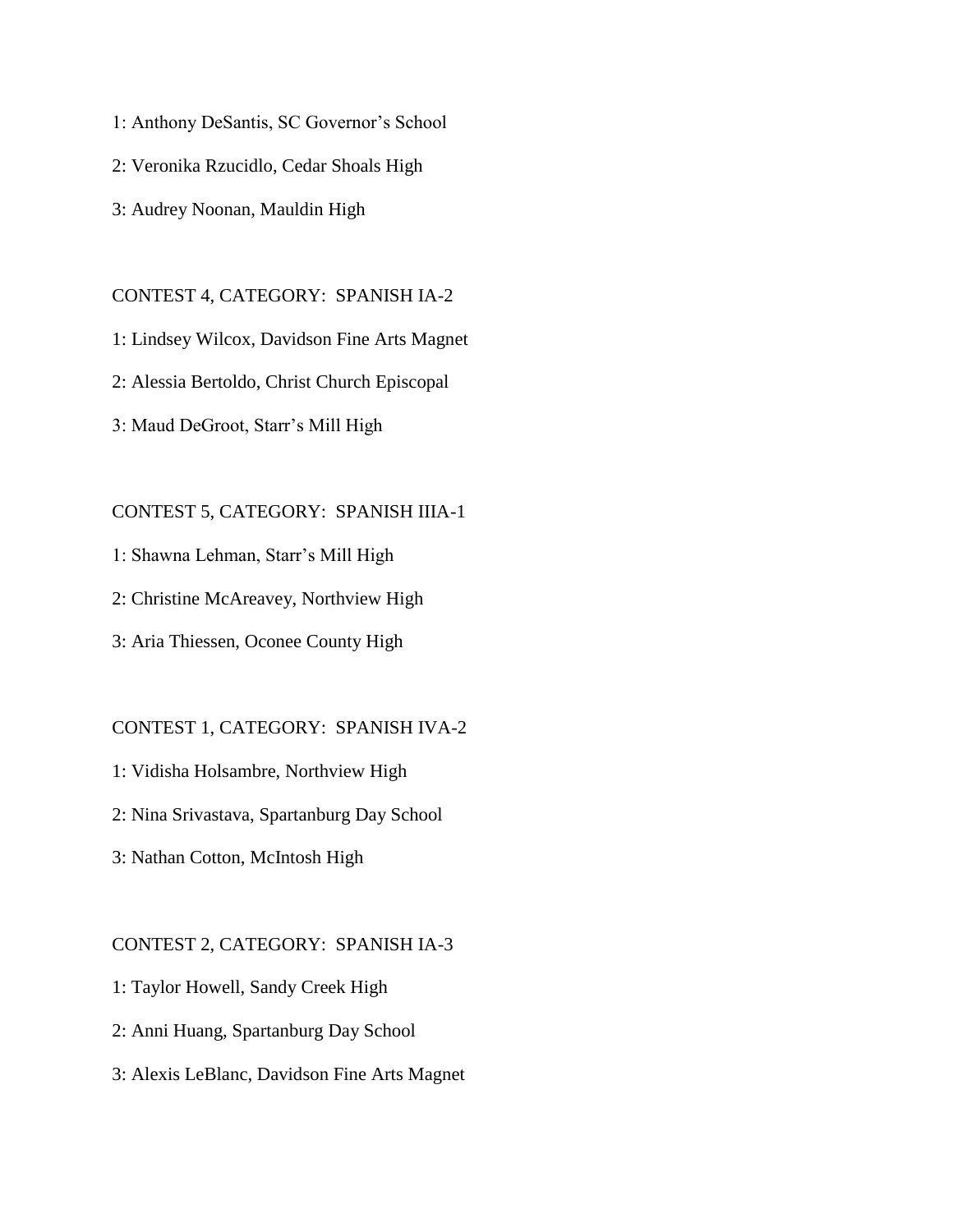## CONTEST 3, CATEGORY: SPANISH IIB

#### No place

#### CONTEST 4, CATEGORY: SPANISH IIIA-2

- 1: Shruthi Thomas, Starr's Mill High
- 2: Nick Allen, Oconee County High
- 3: Imani Jenkins, Davidson Fine Arts

#### CONTEST 5, CATEGORY: SPANISH IVA-3

- 1: Shane Mudrinich, Starr's Mill High
- 2: T.J. Gibson, Christ Church Episcopal
- 3: Irene Lee , Northview High

## CONTEST 1, CATEGORY: SPANISH IIA-1

- 1: Dennis Dixon, Fayette County High
- 2: Jasmine Johnson, Whitewater High
- 3: Sonu Jivani, McIntosh High

#### CONTEST 2, CATEGORY: SPANISH IIIA-3

- 1: Sidney Seaman, Starr's Mill High
- 2: Ella Sivertsen, Whitewater High
- 3: McKenzie Wilder, Fayette County High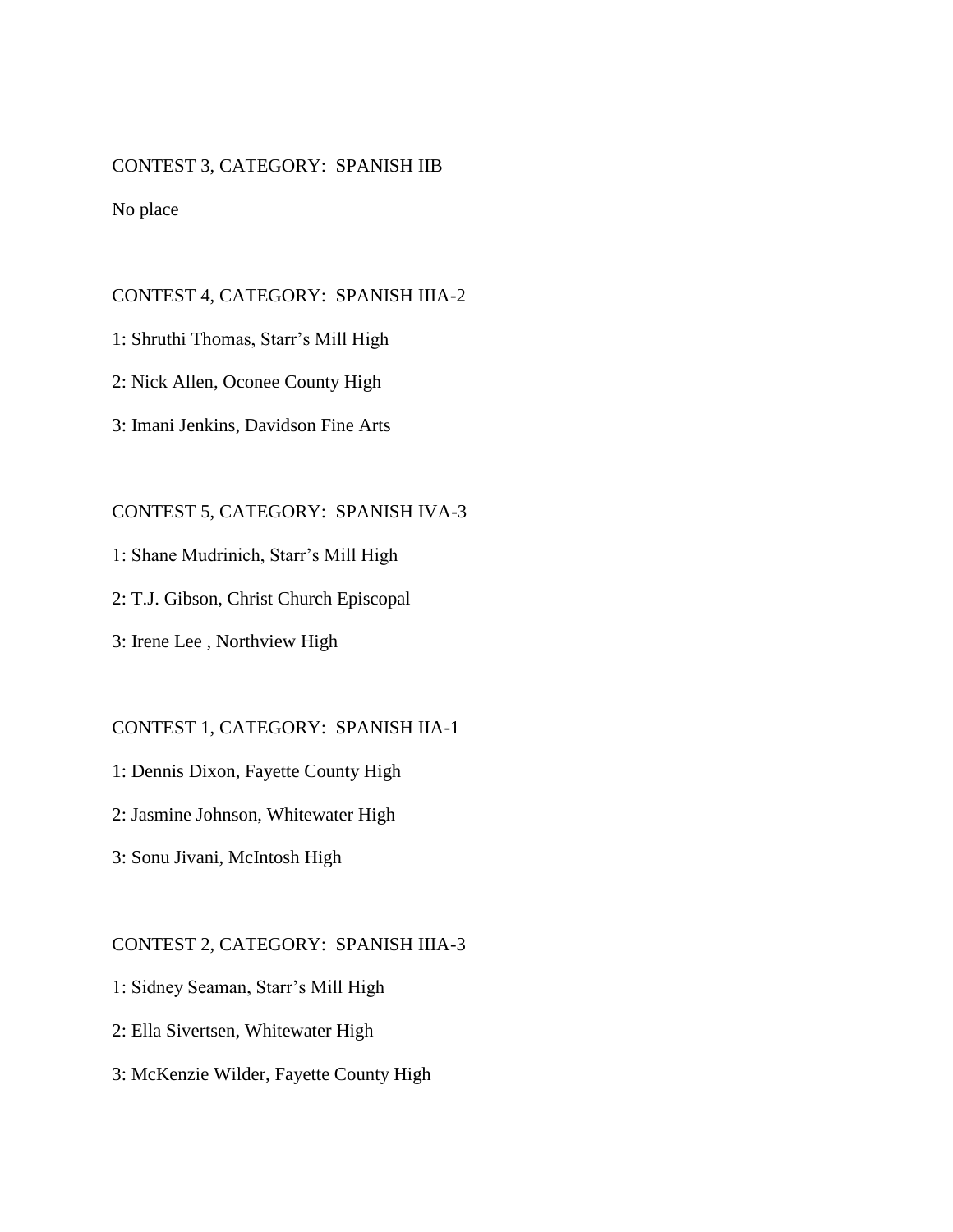## CONTEST 4, CATEGORY: SPANISH IVA-4

1: Nadia Lee

- 2: Morgan Toner, James Island Charter
- 3: Michael Trocquet, McIntosh

#### CONTEST 1, CATEGORY: SPANISH IIA-2

- 1: Elizabeth Ratajczak, Cedar Shoals High
- 2: Kate Lewis, Whitewater High
- 3: Carla Whitehead, Whitewater

#### CONTEST 2, CATEGORY: SPANISH IIIA-4

- 1: Manasi Deshpande, Northview High
- 2: Annalee McGinty, Starr's Mill High
- 3: Rachel Lawrence, McIntosh High

### CONTEST 3, CATEGORY: SPANISH IV-B

- 1: Anna Martirosyan, Northview High
- 2: Frazier Weih, Mauldin High
- 3: Hailin Lui, Northview High

#### CONTEST 4, CATEGORY: SPANISH IV-NATIVE

1: Daniela Leon, St. Joseph's Catholic